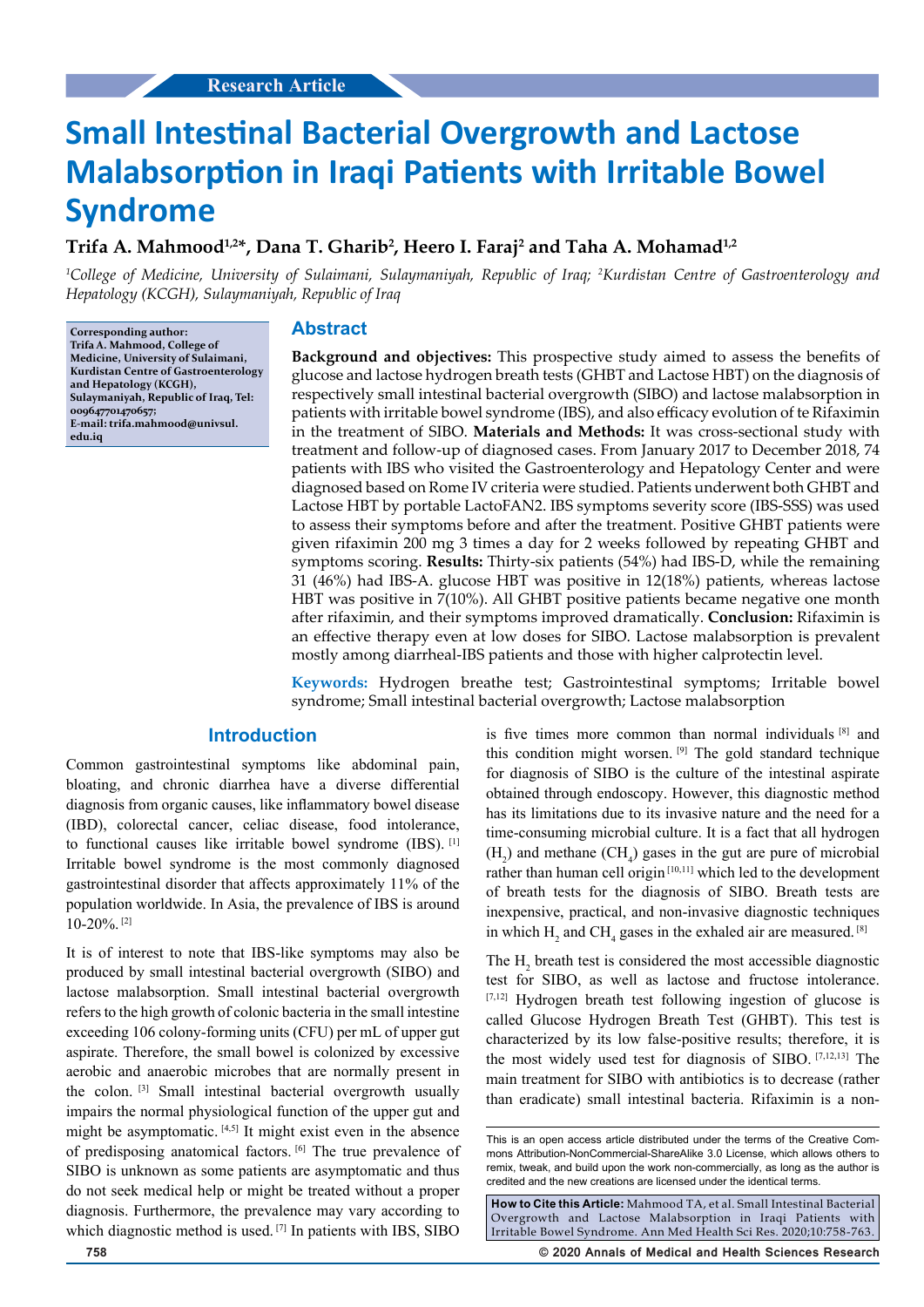absorbable rifamycin derivative, although it is well tolerated and is effective in the therapy of SIBO, its high cost limits its use. [14,15]

This study aims to assess the benefits of glucose and lactose hydrogen breath tests (GHBT and Lactose HBT) for diagnosis of respectively SIBO and lactose malabsorption in a group of Iraqi patients with IBS in Sulaimaniyah. Moreover, the study aims to assess the efficacy of Rifaximin in the treatment of SIBO by symptom severity scoring and hydrogen breath test after treatment.

# **Materials and Methods**

## **Patients**

This prospective study was conducted in a center for Gastroenterology and Hepatology (KCGH) in Sulaymaniyah City from January 2017 to December 2018. A total of 154 patients were studied, and only 74 patients with IBS-like symptoms met the inclusion criteria. A thorough history was obtained, and detailed physical examination was performed. The patients were fully informed about the objective of the study, and written informed consent was obtained from them before enrolment. Seven patients could not follow the preparatory instructions for GHBT and thus were excluded. Approval of the College of Medicine Ethical committee, University of Sulaimani was obtained.

#### **Inclusion and exclusion criteria**

Patients with diarrhea-predominant (IBS-D) and alternating bowel habit (IBS-A), according to Rome IV criteria, were enrolled in the study.

Exclusion criteria included patients who were younger than 18 years, had red flags including unexplained rectal bleeding, fever, weight loss, anemia, nocturnal diarrhea that prevents sleep, the onset of symptoms after 50 years of age, and had the firstdegree relative with IBD or early colon cancer. Also, patients on non-steroidal anti-inflammatory drugs (NSAID) or proton pump inhibitors (PPI), as well as pregnant or lactating ladies, were excluded. Moreover, patients with tumors, hepatic and/or renal insufficiency, congestive heart failure, bleeding tendency, major gastrointestinal procedures, recent respiratory or urinary tract infection, or inflammatory bowel disease (IBD), abnormal colonoscopy, and/or endoscopy findings were also excluded.

#### **Experimental procedure**

Before the onset of the study, routine blood tests, thyroid function test, and tissue transglutaminase antibody test (to exclude celiac disease) were conducted for all patients. Also, abdominal ultrasound, esophagogastroduodenoscopy, and colonoscopy were carried out. Additionally, general stool examination (to exclude parasitic infestation) and fecal calprotectin to differentiate non-constipating IBS from IBD were done. [16] Simultaneously, body mass index (BMI) of all patients were calculated by the equation  $BMI = kg/m^2$  where kg is a person's weight in kilograms and  $m<sup>2</sup>$  is his/her height in meters squared. Accordingly, the patients were classified as having a healthy body weight if their value was ranged between 18.5 - 24.9.

Before conduction of the GHBT, the symptoms of IBS were scored according to IBS-symptom severity scoring (IBS-SSS) used by Francis et al.  $[17]$  in which a score of <7.5 indicated remission, 7.5 - 17.5 mild, 17.5 - 30.0 moderate, and >30 severe symptoms (Appendix A).

The participants then underwent both GHBT and Lactose HBT to exclude SIBO and lactose intolerance test using LactoFAN2, respectively. Initially, GHBT was performed, and negative cases underwent LHBT one week later. While patients with positive GHBT were given rifaximin 200 mg tablet 3 times a day for 2 weeks. [18] After 4 weeks of last treatment dosage, IBS-SSS was rechecked, and GHBT was repeated. One week later, Lactose HBT was conducted to exclude lactose malabsorption.

#### **Patient's recommendations**

A recommendation leaflet was given to and discussed with every patient before the GHBT, explaining the aim of the test and necessary preparation. GHBT was performed under standard conditions. The patients were recommended not to receive antibiotics and laxatives in the month preceding the test. Subjects were advised to have carbohydrate-restricted foods the day before the test, as well as eggs, chicken, fish, and white rice, and water were also recommended on that day. Then, the patients were commanded to fast at least 12 hours before the commencement of the test. On the day of the test, the patients had a mouth wash with water and toothbrush without paste. Smoking and physical exercises were forbidden 12 hours before and during the test day.

#### **Test procedure**

Regarding the GHBT, the patients with at least 12 hours of fasting and a baseline  $H_2$  level of <5 ppm were asked to drink a 250 mL glucose solution which was prepared by dissolving 75 glucose in normal tap water. Then,  $H_2$  levels were measured every 20 minutes for 6 consecutive times using portable LactoFAN2 by FAN. GHBT was regarded as positive for SIBO if the level of  $H_2$  was 20 ppm more than the basal record, as recommended by the North American consensus. [7]

Instantly, LHBT was performed after a similar preparation and instruction to that of GHBT. The test was based on the measurement of  $H_2$  that is exhaled in samples every 30 minutes for 6 consecutive times, after the oral administration of 250 mL lactose which was prepared by dissolving 25 g of lactose in normal tap water. The LHBT was considered positive when exhaled  $H_2$  level was at least 20 ppm higher than that of the baseline value.

#### **Statistical analysis**

The statistical analysis was performed by SPSS program, version 21 (IBM SPSS Statistical Package for the Social Sciences). The data were presented in tabular forms showing the frequency and relative frequency distribution of different variables among both groups of patients (positive and negative groups). Chi-square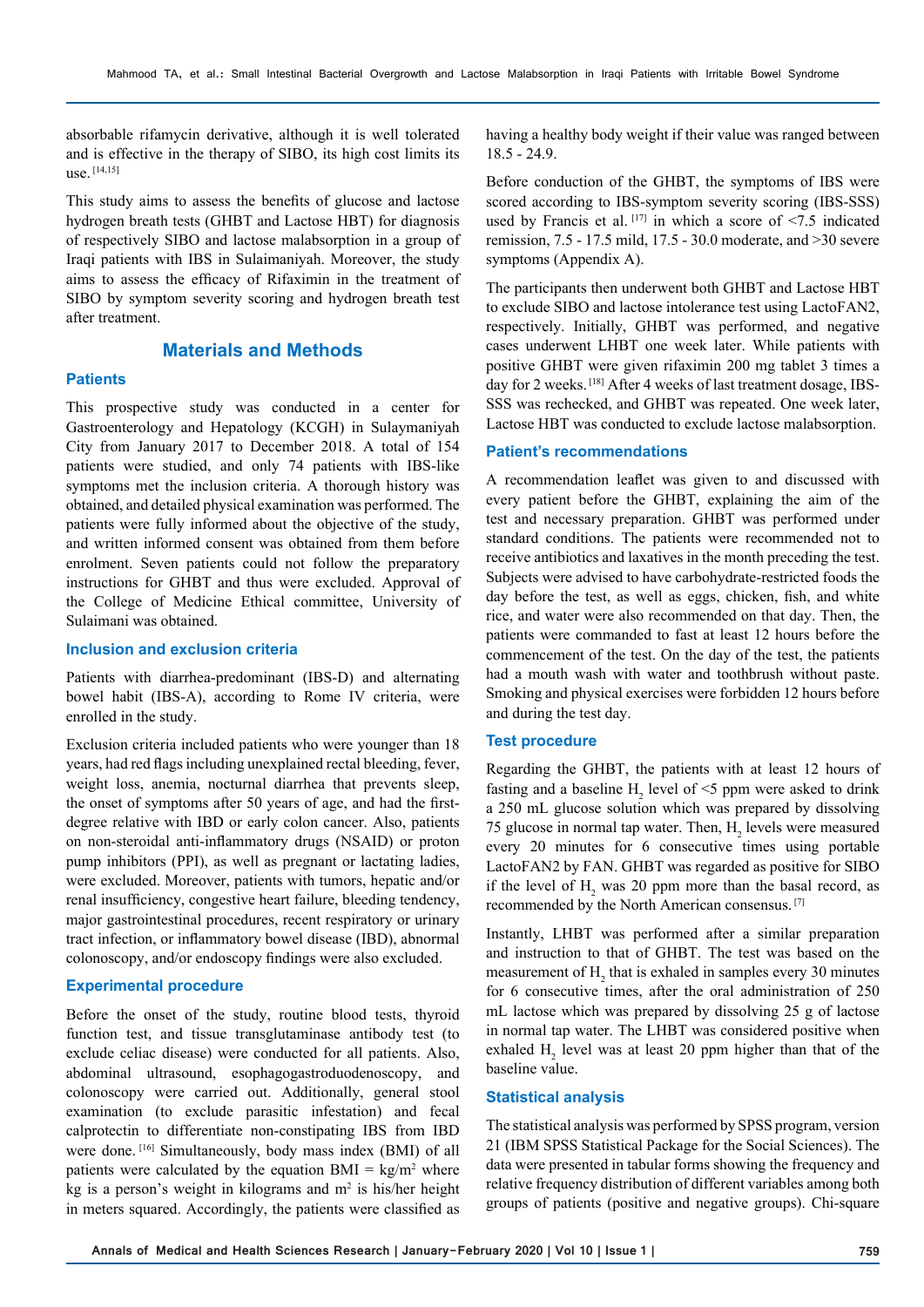tests were used to compare the categorical data between these two groups of patients concerning different variables. Different types of bar and pie charts were used to describe some of the variables of the study diagrammatically.

For comparing the means of certain variables such as age and BMI between the two groups (positive and negative groups), the statistical significance of the difference in the means between two groups was assessed using independent sample t-test. P-values of 0.05 were used as a cut off point for the significance of statistical tests.

# **Results**

## **Studied population characteristics**

Sixty-seven patients were finally enrolled in this study including 30 males and 37 females, with a mean age of  $36.9 \pm 9.7$  years and an age range of 18-59 years. Thirty-six patients (54%) had IBS-D, while the remaining 31 (46%) had IBS-A. Table 1 shows the socio-demographic characteristics of the studied population.

#### **Glucose hydrogen breath test**

It was demonstrated that GHBT was positive in 12 patients (18%), whereas lactose HBT was positive in 7 patients (10%) only. None of the GHBT positive cases were positive for lactose HBT [Figure 1]. However, there were no significant differences between the positive and negative cases regarding age, gender, and BMI [Table 2].

#### **Symptoms versus results of GHBT**

All cases had diarrhea but negativity to GHBT was significantly associated with bloating and heartburn (p=0.004, 0.009) [Figure 2].

#### **Correlation between results of breath tests and type of IBS**

Prevalence of positivity to GHBT in the included cases was 18% (12/67), while higher prevalence was found in the IBS-D group (25%), concerning what was observed in IBS-A (9%); however, the difference was not statistically significant (p-value >0.05) [Table 3].

### **Response to rifaximin treatment**

Rifaximin at a dose rate of 200 mg/3 times a day led to a significant improvement in terms of GHBT normalization and patient complaints. All patients became negative for GHBT (less than 20 ppm increase  $H_2$ ) after one month of therapy. Besides, IBS-SS scores improved dramatically in all of them except for one patient who needed to double the dose for an extra two weeks [Figure 3].

#### **Lactose HBT**

The prevalence of lactose malabsorption in the IBS population was 10% (7/67 cases). All of the lactose positive cases were in diarrhea-predominant IBS cases  $(p = 0.03)$ . Lactose malabsorption was more common among the female patients than the males ( $p < 0.05$ ). The lactose intolerant cases were younger than the negative cases (mean age of  $29.3 \pm 7.0$  and  $38.0 \pm 8.1$ , respectively). Calprotectin level in SIBO and lactose

|                       | Table 1: Demographic characteristics of the studied population. |     |      |
|-----------------------|-----------------------------------------------------------------|-----|------|
| <b>Variables</b>      | ltems                                                           | No. | %    |
| Gender                | Male                                                            | 30  | 44.8 |
|                       | Female                                                          | 37  | 55.2 |
| Residency             | Inside the city                                                 | 60  | 89.6 |
|                       | Outside the city                                                | 7   | 10.4 |
|                       | Employed                                                        | 35  | 52.2 |
| Employment            | unemployed                                                      | 32  | 47.8 |
|                       | Primary (informal)                                              | 14  | 20.9 |
| Level of Education    | Secondary                                                       | 17  | 25.4 |
|                       | University graduates                                            | 36  | 53.7 |
| <b>Marital Status</b> | Single                                                          | 12  | 17.9 |
|                       | Married                                                         | 35  | 79.1 |
|                       | Divorced/widowed                                                | 2   | 3.0  |
| <b>BMI</b>            | Normal                                                          | 35  | 52.2 |
|                       | Overweight                                                      | 10  | 14.9 |
|                       | Obese                                                           | 22  | 32.8 |



Hydrogen breath test Postive Lactose breath test Postive Negative for Both tests

**Figure 1:** Percentage of SIBO and lactose malabsorption in the studied population.

| Table 2: Correlation between glucose hydrogen breath tests and<br>demographic variables. |                         |                                     |                 |         |  |  |
|------------------------------------------------------------------------------------------|-------------------------|-------------------------------------|-----------------|---------|--|--|
| <b>Variables</b>                                                                         |                         | <b>Glucose Hydrogen Breath Test</b> |                 | P value |  |  |
|                                                                                          |                         | <b>Negative</b>                     | <b>Positive</b> |         |  |  |
| Mean age $\pm$ SD                                                                        |                         | $38.0 \pm 8.1$                      | $36.8 \pm 14.5$ | 0.08    |  |  |
| Gender                                                                                   | Male                    | 22                                  | 4               | 0.38    |  |  |
|                                                                                          | Female                  | 26                                  | 8               |         |  |  |
| <b>BMI</b>                                                                               | Normal                  | 28                                  | 7               | 0.64    |  |  |
|                                                                                          | Overweight<br>and Obese | 27                                  | 5               |         |  |  |
|                                                                                          | Mean $\pm$ SD           | $25.0 \pm 5.0$                      | $26.3 \pm 8.0$  | 0.50    |  |  |

malabsorption cases: Although there was no significant relation between calprotectin level and SIBO, the level was significantly  $(p < 0.001)$  higher among lactose HBT positive cases with a mean of 57.1  $\pm$ 17.7 μg/g, while the mean in the negative cases was  $23.2 \pm 20.1$  [Figure 4].

## **Discussion**

Irritable bowel syndrome patients might have an underlying SIBO even in those without the risk factors and can be easily diagnosed with GHBT and effectively treated by rifaximin. [19] The prevalence of SIBO in the current study was 18%, which was much close to that predicted by Ghoshal et al. [20] in a group of IBS patients based on culture. It was also in agreement with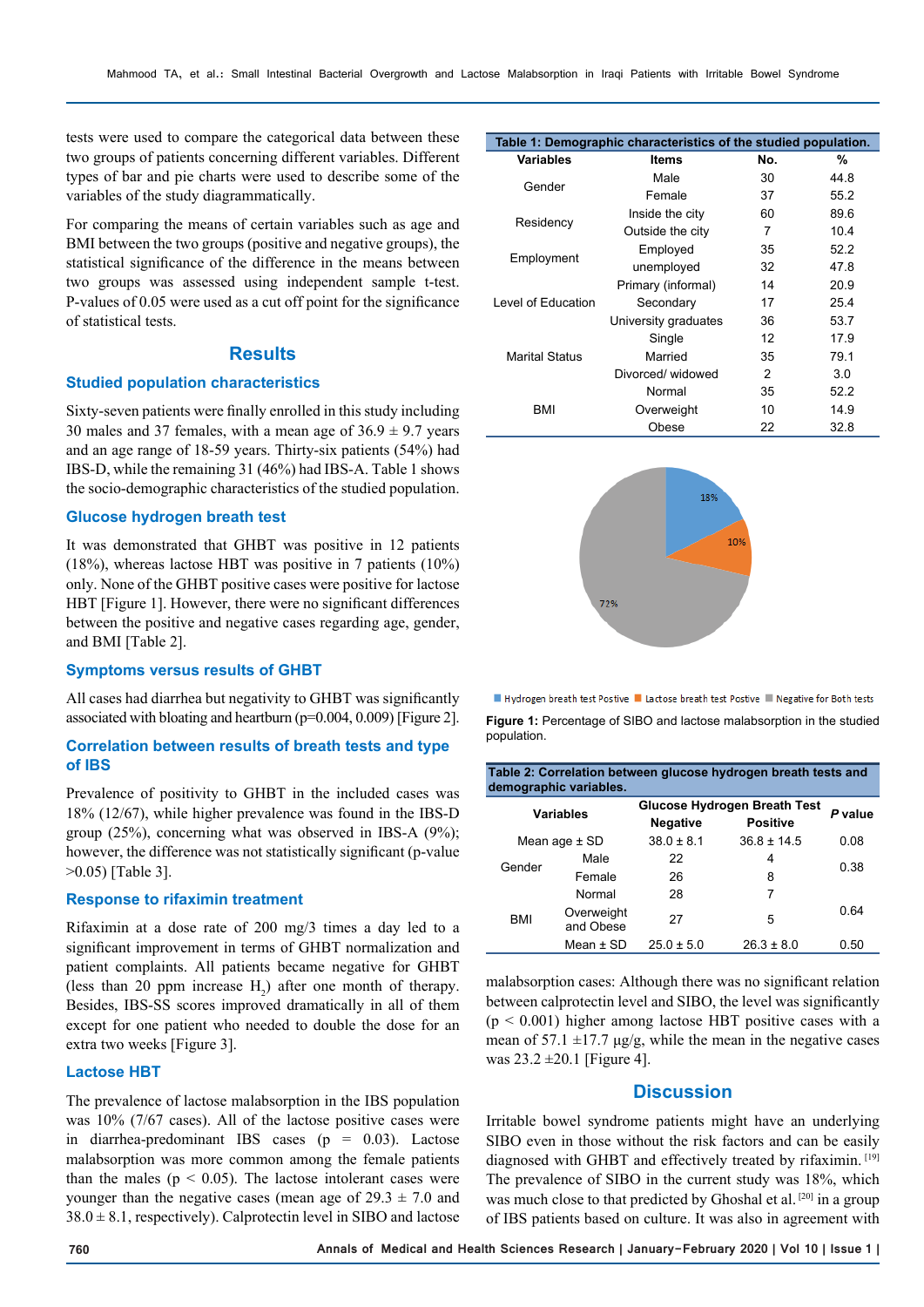

**Figure 2:** Comparison of abdominal symptoms in cases with and without SIBO.

| Table 3: Results of glucose hydrogen breath test and IBS types. |                            |                            |     |  |  |  |
|-----------------------------------------------------------------|----------------------------|----------------------------|-----|--|--|--|
|                                                                 | <b>Results of GHBT</b>     | Total                      |     |  |  |  |
| <b>IBS</b> type                                                 | <b>Positive</b><br>No. (%) | <b>Negative</b><br>No. (%) | %   |  |  |  |
| <b>IBS-D</b>                                                    | 9(13)                      | 27(40)                     | 53  |  |  |  |
| <b>IBS-A</b>                                                    | 3(5)                       | 28 (42)                    | 47  |  |  |  |
| Total                                                           | 12(18)                     | 55 (82)                    | 100 |  |  |  |
| No. = Number, $%$ = Percentage                                  |                            |                            |     |  |  |  |



**Figure 3:** IBS-SSS before (pre) and after (post) rifaximin therapy in the twelve GHBT positive cases that received rifaximin.



**Figure 4:** Mean faecal calprotectin levels in SIBO, lactose intolerant, and negative cases for both tests.

the findings of Sachdeva et al., [21] David et al., [22] and Mattsson et al. [23] On the other hand, Lupascu et al., [4] Abbasi et al. [24] and Ford et al. [25] reported higher percentages using either glucose or Lactulose HBT (LHBT). We used GHBT that has

higher specificity for SIBO in comparison to LHBT. [8,10,23] Furthermore, the difference might be attributed to our long list of exclusion criteria for any factors that might be a risk for SIBO development, or be due to variation in the population characteristics or methods used in the diagnosis. [25] On the contrary, we relied on the  $H_2$  level only for the diagnosis, so we might have missed methane producers. On the other hand, some studies varied in their definition of positive breath tests. For instance, we regarded an increase of  $>20$  ppm from basal H<sub>2</sub> level as an indication of positive breath test [25] while Cuoco and Salvagnini<sup>[26]</sup> considered  $>10$  ppm and reported positive breath tests in nearly half of the IBS cases.

The age and sex did not show a statistically significant association, similar to David et al.  $[22]$  and Mattsson et al.,  $[23]$  while recent reviews conducted by Chen et al. [8] and Reddymasu et al. [5] assumed female predominance, which might be because of the situation explained by the small number included in their study. There is no significant association between SIBO and IBS-D, which was almost similar to was reported by Reddymasu et al. [5]; however, other studies showed that SIBO was associated with diarrhea-dominant IBS. [19, 20, 21, 27]

Heartburn and bloating are more frequent among GHBT negative patients (those without SIBO). Bloating is regarded as a functional symptom described differently by patients. Also, the diagnosis of SIBO in this study was based on  $H_2$  level, and constipation type of IBS was excluded, but bloating is mainly associated with constipation and methane producers. [28] On the contrary, a positive association between SIBO and bloating was observed by Sachdeva et al. [21]

There is no relation between calprotectin level and SIBO, probably due to the absence of subclinical intestinal inflammation in SIBO cases, as described by Montalto et al. [29] however; others reported subclinical inflammation in comparison to healthy controls. [21]

The high eradication rate with the used low rifaximin dosage is very impressive, which is comparable to the Kansas city study [30] that used 800 mg/day. However, others suggest that higher doses are needed for maximum eradication, but numerous recent studies conducted by as Cuoco et al., [26] and Gatta et al. [15] have indicated rifaximin as the most effective and safest in the treatment of SIBO. The treatment decreased the patients' complaints and improved their symptoms severity scoring, which is comparable to what has been documented by several other studies. [12,18,19,27,31] All of the cases had normal breath tests after the treatment except one case who needed a double dose for an extra two weeks. This higher recovery rate than the previous studies might be due to the exclusion of all the risk factors that precipitate SIBO in our cases. The prevalence of lactose malabsorption in our IBS population was 10% which is much lower than what was reported among Saudis and Yamani healthy people (51% and 47%, respectively). [32] The presence of dairy products in our population's dietary regimes might explain this low prevalence. Likewise, the prevalence of lactose malabsorption was also low in Bedouins Saudi population whose diet is rich in dairy products. Lactose malabsorption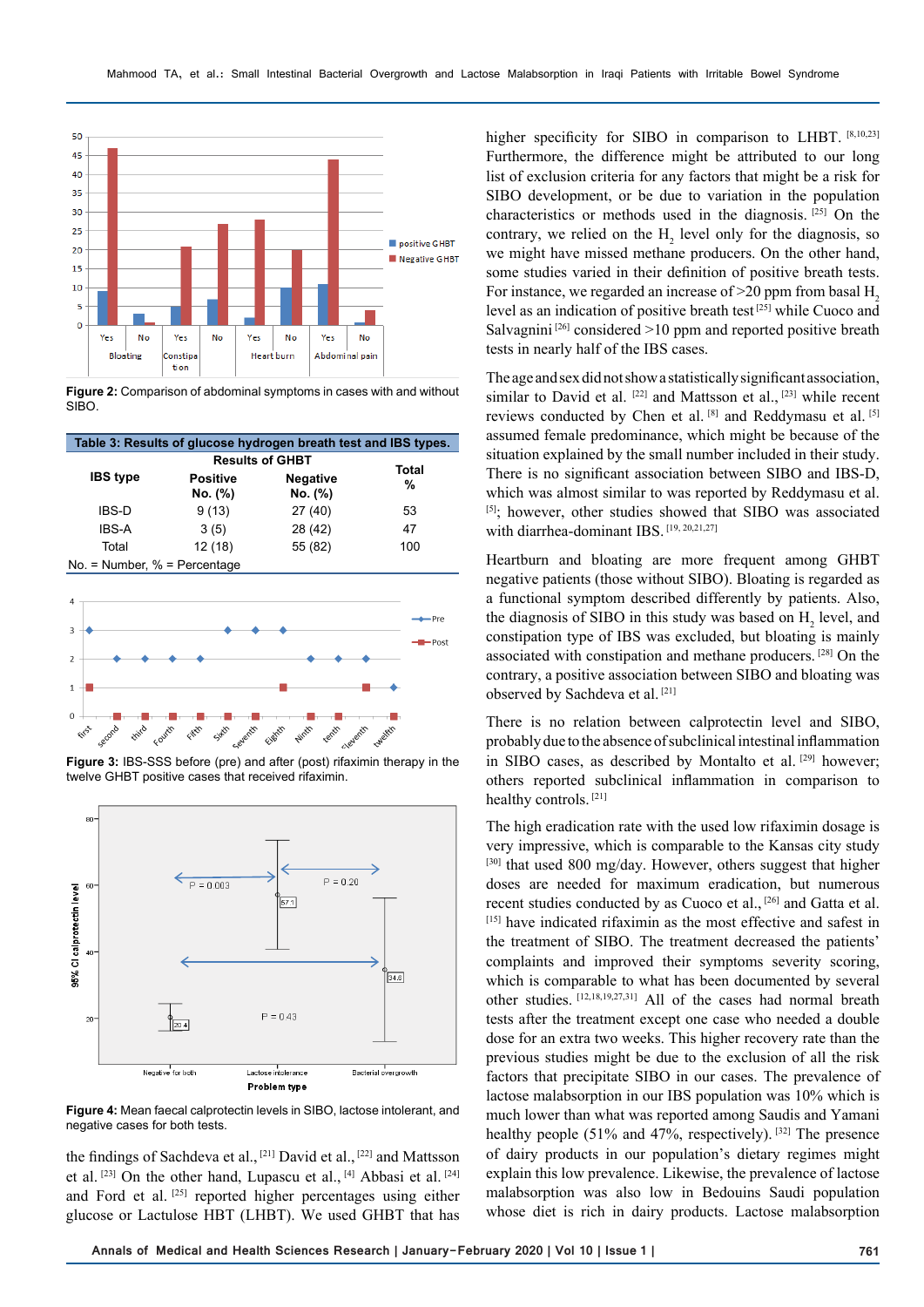association with IBS diarrhea was documented by other studies [33,34] which might be due to the fact that diarrhea causes patients to seek for medical help more than constipation.

Higher fecal calprotectin level indicates the presence of inflammation in lactose intolerant cases, similar to Carroccio et al. [35] and Pal et al., [36] which may lead us to do further studies on the issue to exclude lactose malabsorption in cases with IBS like symptoms with slightly higher calprotectin level before further sophisticated and invasive investigations being performed.

# **Conclusion**

IBS clinical presentation can be mimicked by many other diseases. Symptoms are commonly non-specific and can be produced by SIBO as well as lactose malabsorption. Given the high rate of SIBO among IBS patients and the availability of safe and effective therapy, it is imperative to exclude SIBO and initiate treatment courses for positive cases even lower than the recommended doses by literature. Lactose malabsorption is better to be excluded in IBS patients (particularly IBS-D). Although our study is prospective and the first in this field in the country, we had some limitations such as the small number of participants, lack of control group for comparison, and absence of methane measurement.

# **Author Contributions**

Conceptualization, Trifa Mahmood and Taha Mohammad; Data collection, Trifa Mahmood; Investigation, Trifa Mahmood, Dana Gharib and Taha Mohammad; Methodology, Trifa Mahmood, Dana Gharib and Heero Faraj; Project administration, Trifa Mahmood; Resources, Dana Gharib, Heero Faraj and Taha Mohammad; Software, Trifa Mahmood; Supervision, Taha Mohammad; Visualization, Dana Gharib and Heero Faraj; Writing – original draft, Trifa Mahmood; Writing – review & editing, Dana Gharib, Heero Faraj and Taha Mohammad.

## **Acknowledgment**

We would like to thank all the colleagues and staff at the College of Medicine, the University of Sulaimani for their help and support to this study. We would like to extend our thanks to Saman Biochemical Lab, Hawkare Nishtiman Lab and Al-Nazaer Al- Mushiaa Laboratory for their effective laboratory support. We have thanks and appreciation for the considerable support from all the working staff in the Gastroenterology and Hepatology Centre, Sulaymaniyah City.

#### **Competing Interests**

The authors declare that they have no competing interests.

#### **References**

- 1. Drossman DA. Functional gastrointestinal disorders: History, pathophysiology, clinical features, and Rome IV. Gastroenterology. 2016;150:1262-1279.
- 2. Lovell RM, Ford AC. Global prevalence of and risk factors for irritable bowel syndrome: A meta-analysis. Clin Gastroenterol Hepatol. 2012;10:712-721.
- 3. Bures J, Cyrany J, Kohoutova D, Förstl M, Rejchrt S, Kvetina J, et al. Small intestinal bacterial overgrowth syndrome. World J Gastroenterol. 2010;16:2978.
- 4. Lupascu A, Gabrielli M, Lauritano EC, Scarpellini E, Santoliquido A, Cammarota G, et al. Hydrogen glucose breath test to detect small intestinal bacterial overgrowth: A prevalence case–control study in irritable bowel syndrome. Aliment Pharmacol Ther. 2005;22:1157-1160.
- 5. Reddymasu SC, Sostarich S, McCallum RW. Small intestinal bacterial overgrowth in irritable bowel syndrome: Are there any predictors? BMC Gastroenterol. 2010;10:23.
- 6. Dukowicz AC, Lacy BE, Levine GM. Small intestinal bacterial overgrowth: a comprehensive review. J Gastroenterol Hepatol. 2007;3:112-122.
- 7. Rezaie A, Buresi M, Lembo A, Lin H, McCallum R, Rao S, et al. Hydrogen and Methane-Based Breath Testing in Gastrointestinal Disorders: The North American Consensus. Am J Gastroenterol. 2017;112:775-784.
- 8. Chen B, Kim JJW, Zhang Y, Du L, Dai N. Prevalence and predictors of small intestinal bacterial overgrowth in irritable bowel syndrome: A systematic review and meta-analysis. J Gastroenterol. 2018;53:1-12.
- 9. Ghoshal UC, Shukla R, Ghoshal U, Gwee KA, Ng SC, Quigley EM. The gut microbiota and irritable bowel syndrome: Friend or foe? Int J Inflam. 2012;151085.
- 10. Erdogan A, Rao SS, Gulley D, Jacobs C, Lee YY, Badger C. Small intestinal bacterial overgrowth: duodenal aspiration vs. glucose breath test. Neurogastroenterol Motil. 2015;27:481-489.
- 11. Gabrielli M, D'angelo G, Di Rienzo T, Scarpellini E, Ojetti V. Diagnosis of small intestinal bacterial overgrowth in the clinical practice. Eur Rev Med Pharmacol Sci. 2013;17:30-35.
- 12. Rana SV, Malik A. Breath tests and irritable bowel syndrome. World J Gastroenterol. 2014;20:7587-7601.
- 13. Rana S, Sharma S, Kaur J, Sinha S, Singh K. Comparison of lactulose and glucose breath test for diagnosis of small intestinal bacterial overgrowth in patients with irritable bowel syndrome. Digestion. 2012;85:243-247.
- 14. Calanni F, Renzulli C, Barbanti M, Viscomi GC. Rifaximin: Beyond the traditional antibiotic activity. J Antibiot. 2014;67:667-670.
- 15. Gatta L, Scarpignato C, McCallum R, Lombardo L, Pimentel M, D'Incà R, et al. Systematic review with meta-analysis: Rifaximin is effective and safe for the treatment of small intestine bacterial overgrowth. Aliment Pharmacol Ther. 2017;45:604-616.
- 16. Menees SB, Kurlander J, Goel A, Powell CC, Chey WD. Sa1079 A metaanalysis of the utility of common serum and fecal biomarkers in adults with IBS. Gastroenterology. 2014;146:S-194.
- 17. Francis CY, Morris J, Whorwell PJ. The irritable bowel severity scoring system: A simple method of monitoring irritable bowel syndrome and its progress. Aliment Pharmacol Ther.1997;11:395-402.
- 18. Pimentel, M. Review of rifaximin as treatment for SIBO and IBS. Expert Opin Inves drug.2009;18(3): 349-358.
- 19. Parodi A, Dulbecco P, Savarino E, Giannini EG, Bodini G, Corbo M, et al. Positive glucose breath testing is more prevalent in patients with IBS-like symptoms compared with controls of similar age and gender distribution. J Clin Gastroenterol. 2009;43:962-966.
- 20. Ghoshal UC, Srivastava D, Ghoshal U, Misra A. Breath tests in the diagnosis of small intestinal bacterial overgrowth in patients with irritable bowel syndrome in comparison with quantitative upper gut aspirate culture. Eur J Gastroenterol Hepatol. 2014;26:753-760.
- 21. Sachdeva S, Rawat AK, Reddy RS, Puri AS. Small intestinal bacterial overgrowth (SIBO) in irritable bowel syndrome: Frequency and predictors. J Gastroenterol Hepatol. 2011;26:135-138.
- 22. David L, Babin A, Picos A, Dumitrascu DL. Small intestinal bacterial overgrowth is associated with intestinal inflammation in the irritable bowel syndrome. Clujul Med. 2014;87:163-165.
- 23. Mattsson J, Minaya MT, Monegro M, Lebwohl B, Lewis SK, Green PH, et al. Outcome of breath tests in adult patients with suspected small intestinal bacterial overgrowth. Gastroenterol Hepatol Bed Bench. 2017;10:168-172.
- 24. Abbasi MH, Zahedi M, Moghadam SD, Shafieipour S, Abbasi MH. Small bowel bacterial overgrowth in patients with irritable bowel syndrome: The first study in Iran. Middle East J Digestive Diseases. 2015;7:36-40.